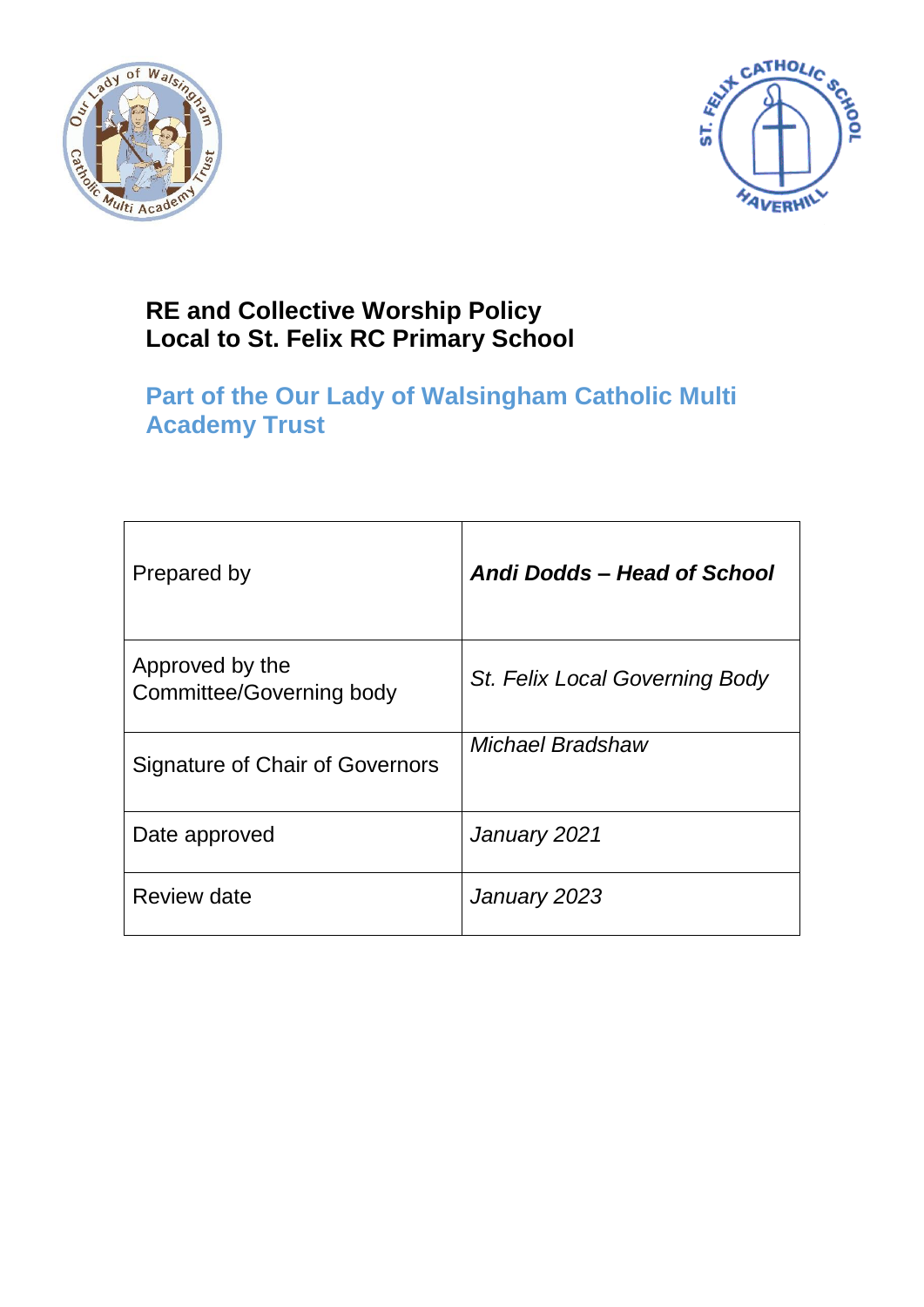At St Felix Roman Catholic School we live out our Mission Statement and in doing so, are committed to the belief that the outcome of excellent Religious Education is religiously literate and engaged young people who have the knowledge, understanding and skills to reflect spiritually, think ethically and theologically and who are aware of the demands of religious commitment in everyday life.

At St. Felix we seek to:

- Be a happy, welcoming and caring school where we recognise, affirm and develop the unique gifts and talents of each individual
- Provide a safe, purposeful and stimulating learning environment where all children can flourish through a broad and balanced curriculum
- To value childhood as an intrinsic right of all children and enable every child to learn, grow and reach their full potential
- Help children develop high self-esteem, confidence and a strong sense of identity
- Teach Christian values to children, inviting them to build their own lives upon them
- Provide a place where all are offered an opportunity to come to know Jesus better through their learning, through worship, through the daily life of the school and their relationships with each other
- Recognise and value parents as the first educators of their children, fostering positive relationships and strong working partnerships between the school, parents, and all those responsible for the children's welfare and education
- Be an inclusive family, inspired by gospel values through service to others
- Teach the children to value and celebrate diversity within the school and beyond
- Live out our drivers of community, responsibility and possibility

Education today is a complex task, which is made more challenging by rapid social, economic, and cultural changes. Its mission remains the integral formation of the human person. Pupils must be guaranteed the possibility of developing harmoniously their own physical, moral, intellectual and spiritual gifts, and they must also be helped to develop their sense of responsibility, learn the correct use of freedom, and participate actively in social life. (RECD 2012)

To provide a community that fosters and creates opportunities for children to develop these fundamental skills and attitudes, we aim:

- to be a school community reflecting the love of God in its relationships, standards, teaching and way of life in promoting the development of the whole child.
- to build on and extend the foundations of religious education begun in the home. In partnership with home and parish, we strive to deepen the children's knowledge and understanding of the Catholic faith
- to provide opportunities that will allow the children to develop skills needed to reflect upon and explore the beliefs, values and way of life of the Catholic tradition and of other faiths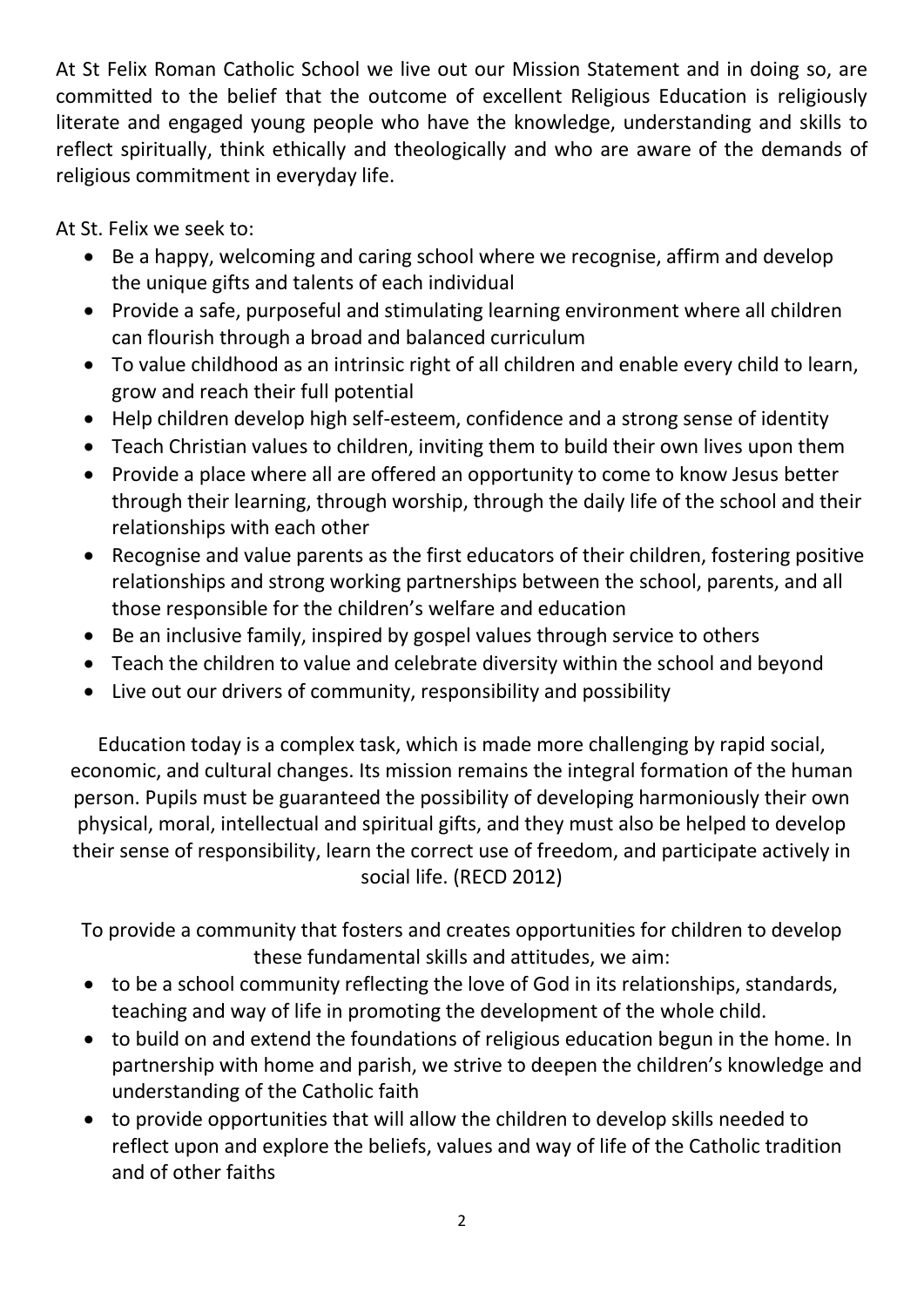- to enable children to love and respect themselves and one another and to respect the religious convictions of others in a challenging and complex society so that they are confident in their own identity and purpose
- to extend the children's understanding of God's family across the world by building a global dimension into both worship and the curriculum whenever appropriate.
- to stimulate children to explore the religious dimension of questions about life, dignity and purpose and reach an understanding that some questions are difficult to answer.
- to develop in the children an understanding of the importance of celebration within the Catholic tradition – the festivals, worship and liturgical practices.
- to encourage children to develop an understanding of sacraments as privileged encounters with Christ and a means of revealing God's love for us through celebration
- to encourage children to develop an understanding of sacred writings, events, key religious figures and their significance for believers of all faiths today.
- to create and maintain an environment where prayer is valued, fostered and developed.

## **Collective Worship and Liturgy**

At St. Felix, everyone is expected to have regard for the unique nature of a Catholic School and be open to promoting a journey of faith embedded in tolerance, respect for others and an understanding that a deeper relationship with God is established through meaningful worship in its many forms. It is respectfully acknowledged that everyone within our faith community is on a journey. Through our commitment to living the Gospels in our everyday lives we believe that individuals can be supported and allowed to respond and grow in their relationship with God in their own time.

#### **Prayer and Reflection**

Collective Worship (subject to health restrictions) – There is a form of collective worship each day:

- $\triangleright$  Monday Whole School Liturgy Assembly
- $\triangleright$  Tuesday Music Assembly
- $\triangleright$  Wednesday Class Reflections Christian Values
- $\triangleright$  Thursday Pupil Led Liturgy Christian Values
- $\triangleright$  Friday Whole School Celebration Assembly

Prayers are offered at the beginning and the end of the school day and before lunch.

- o Opportunities for prayer and worship are planned as part of the RE curriculum.
- o Opportunities are made for children to respond to the prayer focal point in the classroom.
- o Children are encouraged to compose their own prayers to say privately or to share during prayer times, assemblies or masses and services.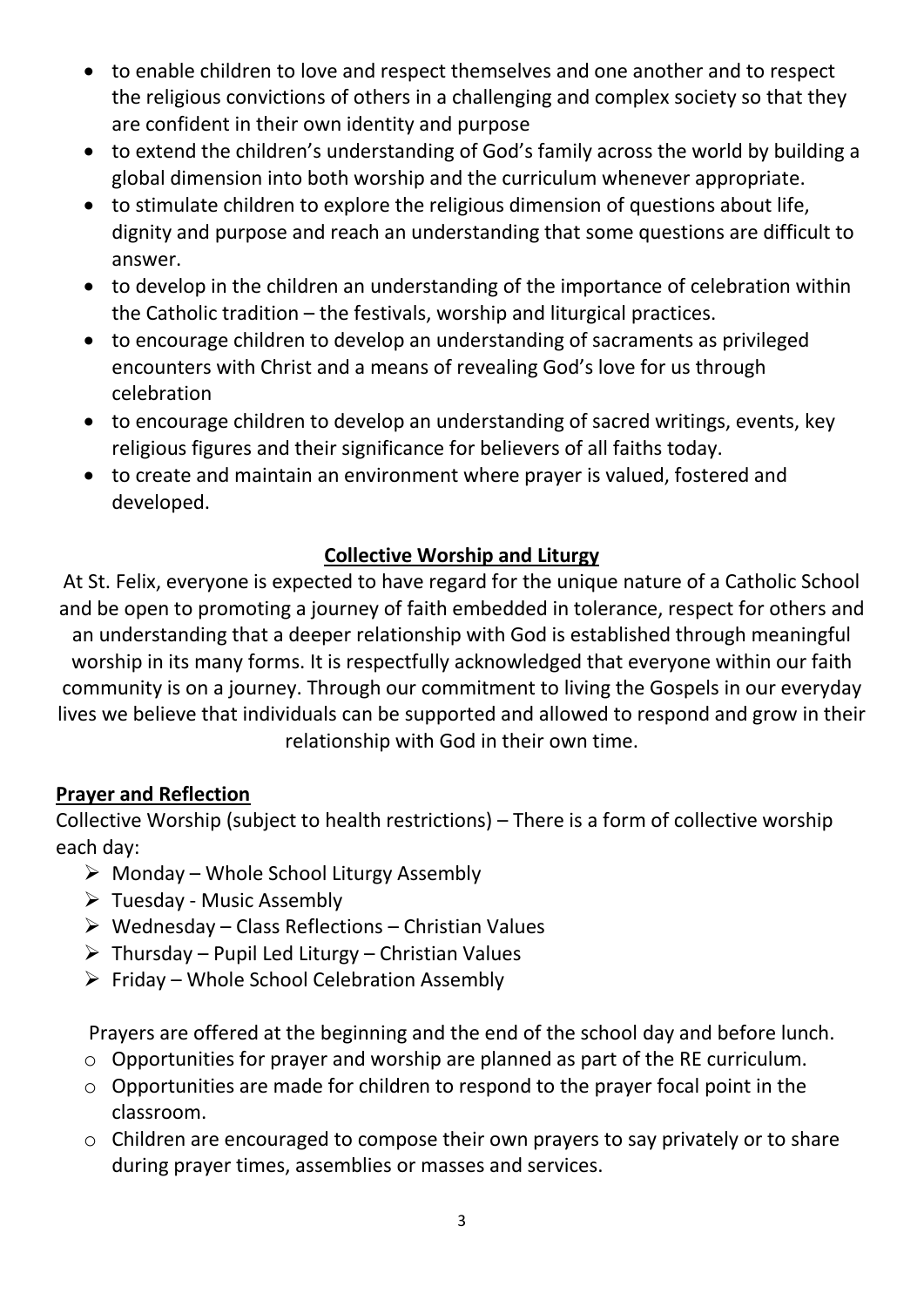- o Children are encouraged to realise that prayers can be said at any time and in any place.
- o Prayers are offered at the beginning of staff and Governors' meetings.
- o Children recognise that singing hymns is a form of prayer.

## **Masses and Services**

Masses and services are held to celebrate events within the liturgical calendar.

Children contribute to each liturgy in a variety of ways; by preparing the setting, composing prayers, selecting and performing music, making visual resources, serving and reading. There is a Ministry Group who have responsibility for both leading and making preparations for Assemblies and Masses.

Children have the opportunity to celebrate Mass in a variety of settings; at St. Felix Church, at school and in their own classes.

Pupils in Key Stage 2 take part in a Reconciliation Service in preparation for Christmas and Easter

The Head of School works closely with Father John Warrington, the parish priest, to create a termly programme of Masses and liturgies to develop the pupil's understanding and experience of the Eucharist within school. These are adapted for needs of the pupils, the priest and the prevailing educational landscape (pandemic etc.)

## **Curriculum**

# **Teaching and Learning**

Religious education is a rigorous academic discipline and as such it is taught, developed and resourced with the same commitment as other subjects.

Planning allows for continuity, progression and assessment opportunities.

In January 2016, school adopted the new revised diocesan RE Curriculum. This has been reviewed to ensure deeper challenge and coverage using the Come and See programme and the Way the Truth and the Life.

In accordance with the guidelines from the Bishops' Conference 10% of the curriculum teaching time is dedicated to RE.

The Diocesan RE Curriculum programme integrates the Catechism of the Catholic Church, the Catholic Assessment criteria and the areas of study from the Religious Education Curriculum Directory.

Children explore the mystery of Faith through Scripture and Tradition.

Teaching and learning in RE challenges children to think deeply, in a spiritual, ethical, and theological way. It encourages them to question what they see and hear so that they can be guided to higher order thoughts and form robust and meaningful values for everyday life. Children are encouraged to explore questions that are difficult to answer and to accept that sometimes these questions do not have easy or explicable answers.

In our teaching we focus on activities which evoke an active and meaningful response in the children's lives. Through a wide range of activities children can express their thoughts and feelings and consider the impact of their actions on others and their responsibilities as followers of Jesus.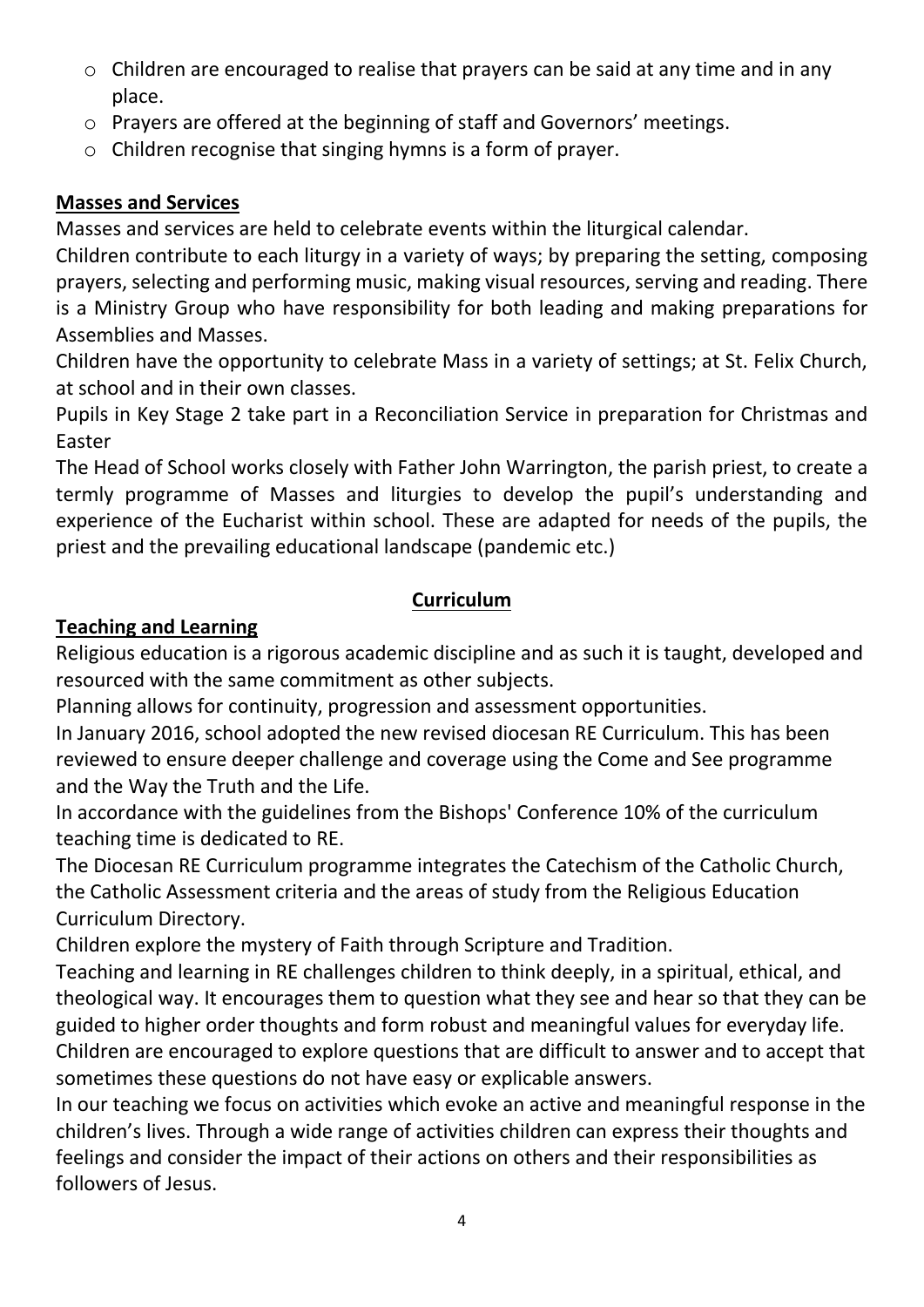We provide a balance between practical, investigative tasks and teacher-led activities, and between paired, small group and class sessions.

Such activities could include:

- $\circ$  Recorded work writing, drawing
- o Exploring the meaning of scripture
- o Listening to or reading stories, poems, reports and accounts
- o Music singing, listening, composing
- o Art and Photographs investigation, appreciation, expression
- o Meeting visitors, sharing personal experiences and asking questions
- o Drama and role-play including Godly Play
- o Investigating and debating topics
- o Prayer and celebrations in worship

Cross curricular links are made where appropriate in all areas of the curriculum. There are two or three topics taught each term including the study of other faiths. Judaism is taught during the Autumn Term and links are made with Creation and Advent celebrations. During the remaining terms other Faiths are focussed on with a particular emphasis on Sikhism in the Spring and Islam and Hinduism in the Summer Term. Work in RE is marked in accordance with our Marking and Feedback Policy. Children can identify what they have done well and what their next steps are in their learning. Marking and feedback, where appropriate, includes a challenging question to promote further thinking and the children are given time to respond appropriately. There are also opportunities for children to give and receive peer feedback to improve work and ideas further.

# **Assessment, Recording and Reporting**

Each teacher has the responsibility for maintaining records on the children in their class. Work is assessed against diocesan agreed I Can statements per term and the outcomes recorded in the Diocesan yearly assessment grid and uploaded to the school tracking system (Insight).

The subject leader then analyses attainment and progress at whole class and group level. This information will then be used to inform action planning. RE is reported formally to parents in the annual report.

The Catholic Life of the School is reported to the Local Governing Body on a termly basis.

Parents are informed about the RE Topics through a termly RE Newsletter, posted on the website.

There is a comprehensive bank of resources including bibles, artefacts, pictures, statues and books to support the RE curriculum. These are stored in a dedicated area and are clearly labelled according to each topic.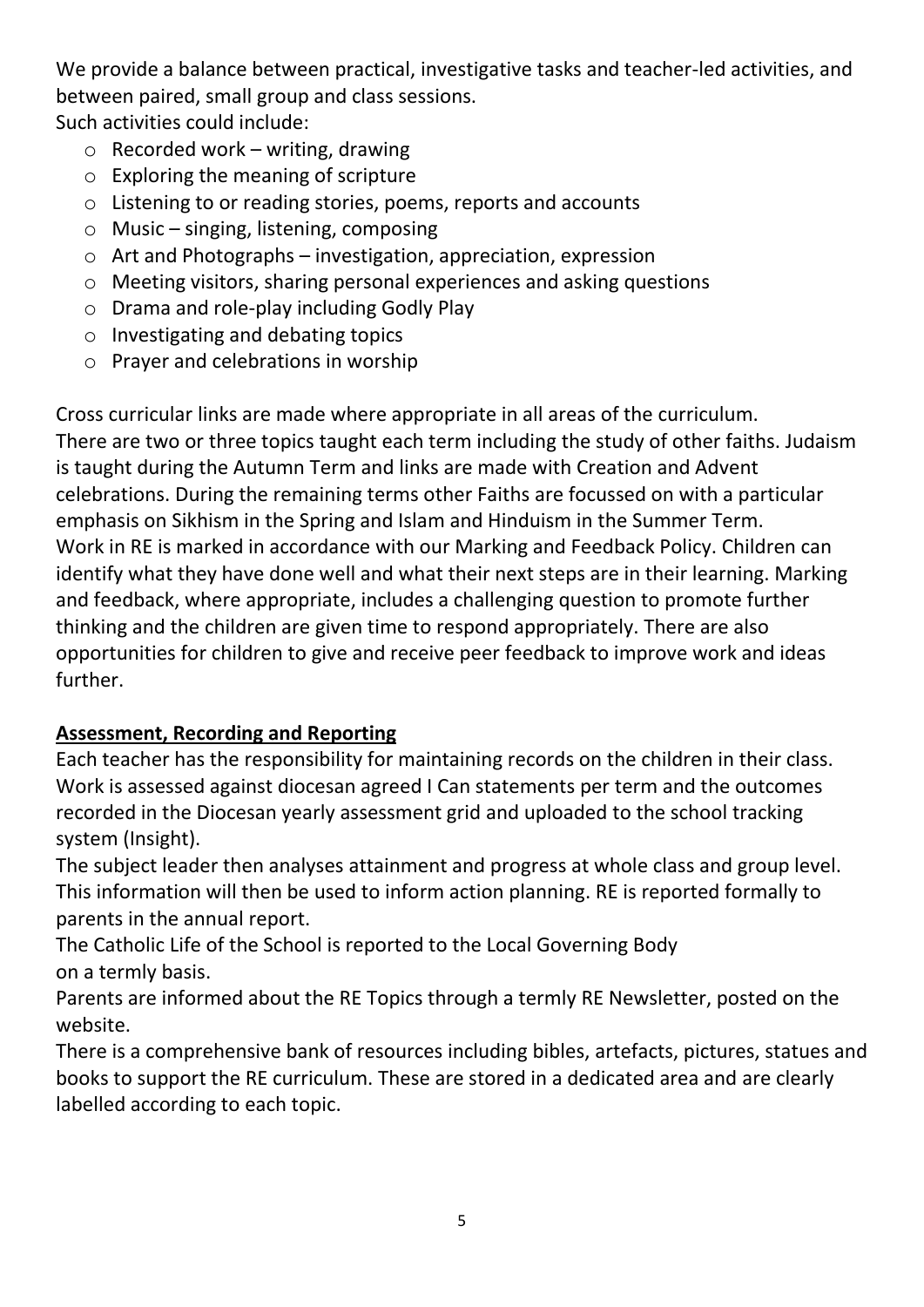#### **The Role of the RE Leader**

The RE leader is responsible for the monitoring, evaluating and development of all areas of RE and Collective Worship. The RE leader, RE Governor and Head of School monitor the different areas of RE on a rolling programme. These areas include:

## **Catholic Life of the School**:

- ❖ Quality of provision
- ❖ Pupils contribution and benefits
- ❖ Promotion, Monitoring and Evaluation

# **Religious Education**

- ❖ Pupil's achievement and enjoyment
- ❖ Quality of Teaching, Learning and Assessment
- ❖ Promotion, Monitoring and Evaluation

# **Collective Worship**

- $\triangleq$  Pupil's responsibilities and participation
- Quality of Collective Worship
- ❖ Promotion, Monitoring and Evaluation

These are used to inform the School's Self Evaluation for Diocesan RE Inspections which is revised annually by the Head of School and RE Leader.

# **The Role of the School Chaplain**

The school chaplain is the local Parish Priest, currently Fr John Warrington, and he works with the RE Leader, RE Governor and the Head of School to provide pastoral support to all members of our school community. This includes:

- To be visible and approachable
- To be available for pupils, staff, support staff, parents and governors.
- To work with Class teachers in supporting individuals and groups of pupils as appropriate to support the Head Teacher in her role as faith leader in school
- To work with pupils, staff, support staff to plan, prepare and celebrate Mass and to lead other liturgies and collective worship. Including celebrating special times of the year and special celebrations. Also supporting staff CPD days.
- To provide prayer opportunities for the staff, pupils, parents and the wider community.
- To provide retreats where appropriate.
- To develop a Prayer Room/space in school as a sacred space
- To support and help to enhance the Catholic life of the school
- To support and enhance the RE curriculum.
- To lead school based CPD for staff in relation to the Catholic life of the school.
- To work with the Head Teacher to carry out self-evaluation with particular reference to the Catholic life of the school.
- To liaise closely with the local deanery clergy
- To celebrate and share the faith life of the school with the wider community
- To include the parish in school celebrations.